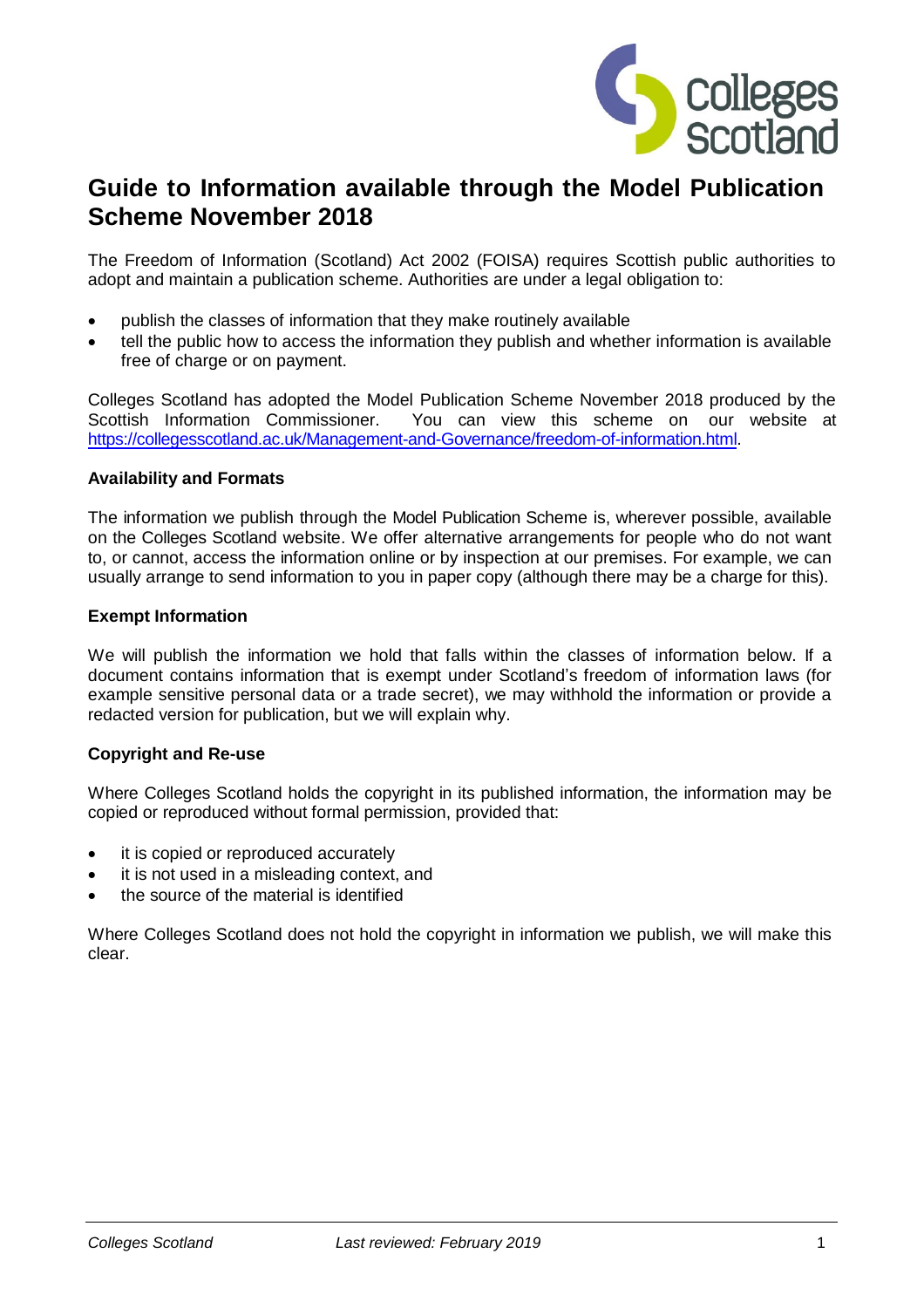### **Charges**

This section explains when we may make a charge for information and how any charge will be calculated.

There is no charge to view information on our website or at our premises.

We may charge for providing information to you e.g., photocopying and postage, but we will charge you no more than it actually costs us to do so. We will always tell you what the cost is before providing the information to you.

Our photocopying charge per sheet of paper is shown below:

| <b>Type of Copy</b>    | Per Sheet of Paper |
|------------------------|--------------------|
| <b>Black and white</b> | £0.0021            |
| Colour                 | £0.0210            |

We will recharge any postage costs at the rate we paid to send the information to you.

### **Contact Details**

You can contact us for assistance with any aspect of the Model Publication Scheme of Guide to Information by contacting:

Address: Shona Struthers Chief Executive Colleges Scotland Argyll Court Castle Business Park **Stirling** FK9 4TY

Email: [shona.struthers@collegesscotland.ac.uk](mailto:shona.struthers@collegesscotland.ac.uk)<br>Phone: 01786 892 100 01786 892 100

We will also advise you how to ask for information that we do not publish through the Model Publication Scheme or how to complain if you are dissatisfied with any aspect of this publication scheme.

### **Duration**

The information we publish through the Model Publication Scheme is, wherever possible, available on the Colleges Scotland website. Where information has been updated or superseded, only the current version will be available. but previous versions will be available on request for the previous two financial years.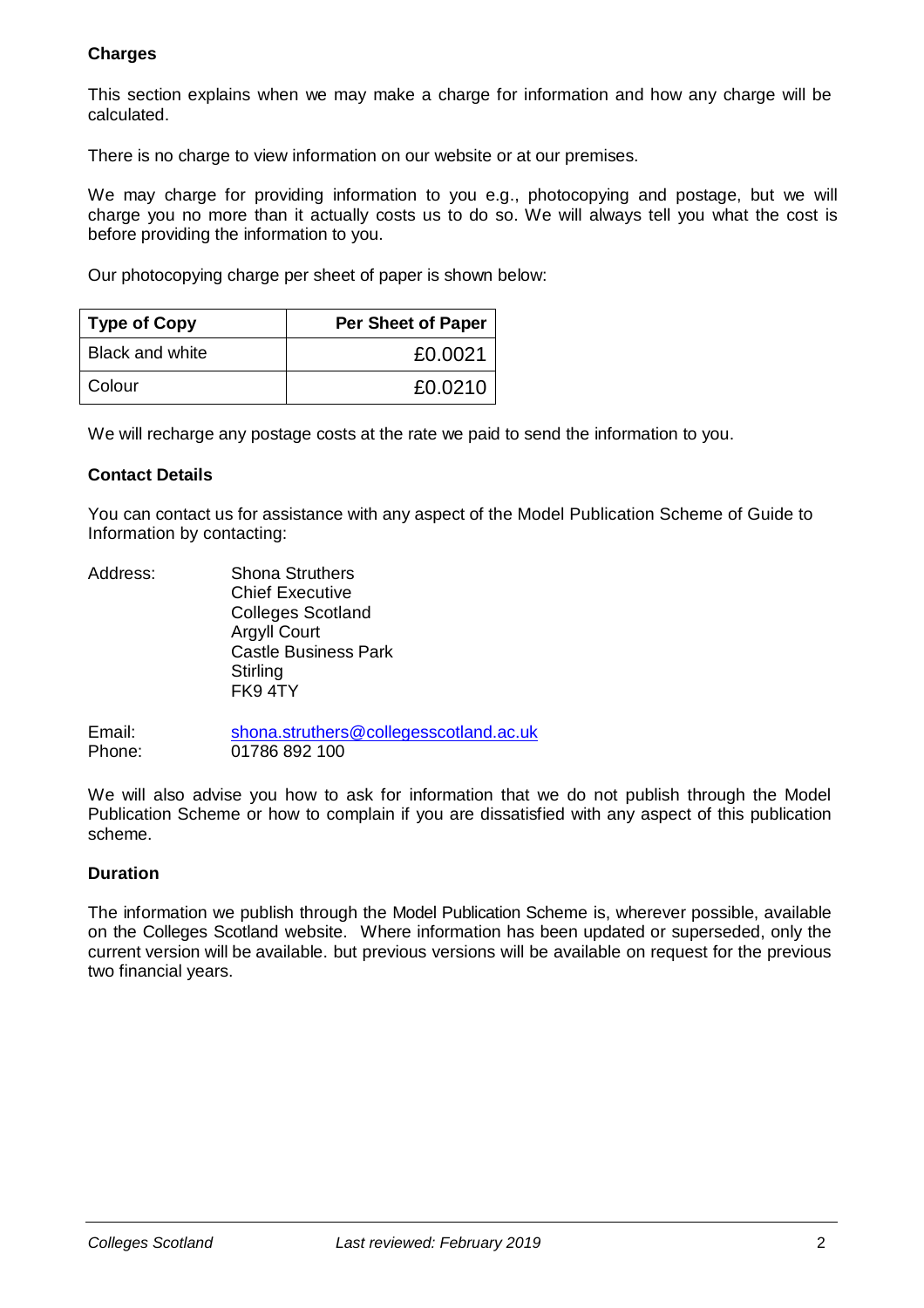# **Class 1: About Colleges Scotland**

Information about the authority, who we are, where to find us, how to contact us, how we are managed and our external relations.

| <b>Information we Publish</b>                                                                                                                                                                                                                  | <b>How to Access it</b>                                                                                                 |
|------------------------------------------------------------------------------------------------------------------------------------------------------------------------------------------------------------------------------------------------|-------------------------------------------------------------------------------------------------------------------------|
| Who we are                                                                                                                                                                                                                                     | <b>About Us</b><br>https://collegesscotland.ac.uk/Colleges-<br>Scotland/about-us.html                                   |
| Address, contact details<br>and opening hours                                                                                                                                                                                                  | <b>Contact Us</b><br>https://collegesscotland.ac.uk/Colleges-<br>Scotland/contact-us.html                               |
| Where to find us                                                                                                                                                                                                                               | <b>Directions</b><br>https://collegesscotland.ac.uk/directions.html                                                     |
| List of all staff in the<br>organisation                                                                                                                                                                                                       | Staff<br>https://collegesscotland.ac.uk/staff.html                                                                      |
| <b>Complaints Policy</b>                                                                                                                                                                                                                       | <b>Policies and Procedures</b><br>https://collegesscotland.ac.uk/policies-procedures.html                               |
| <b>Privacy Policy and Cookies</b><br>including General Data<br><b>Protection Regulation</b>                                                                                                                                                    | <b>Privacy Policy and Cookies</b><br>https://collegesscotland.ac.uk/privacy-policy-cookies.html                         |
| <b>Constitution (Legal framework</b><br>including Memorandum of<br>Association and Articles of<br>association)                                                                                                                                 | <b>Management and Governance</b><br>https://collegesscotland.ac.uk/Colleges-Scotland/management-<br>and-governance.html |
| How the authority is managed<br>(Description of governance<br>structure, Board and<br>committees. Governance<br>policies, including Declaration<br>of Interests Register, Board of<br>Directors Code of Conduct,<br>Corporate Governance Code) | <b>Management and Governance</b><br>https://collegesscotland.ac.uk/Colleges-Scotland/management-<br>and-governance.html |
| <b>External relations</b><br>(Accountability relationships,<br>including reports to regulators)                                                                                                                                                | Hardcopy/email on request                                                                                               |
| Internal and external audit<br>arrangements                                                                                                                                                                                                    | <b>Financial Statements</b><br>https://collegesscotland.ac.uk/Management-and-<br>Governance/financial-statements.html   |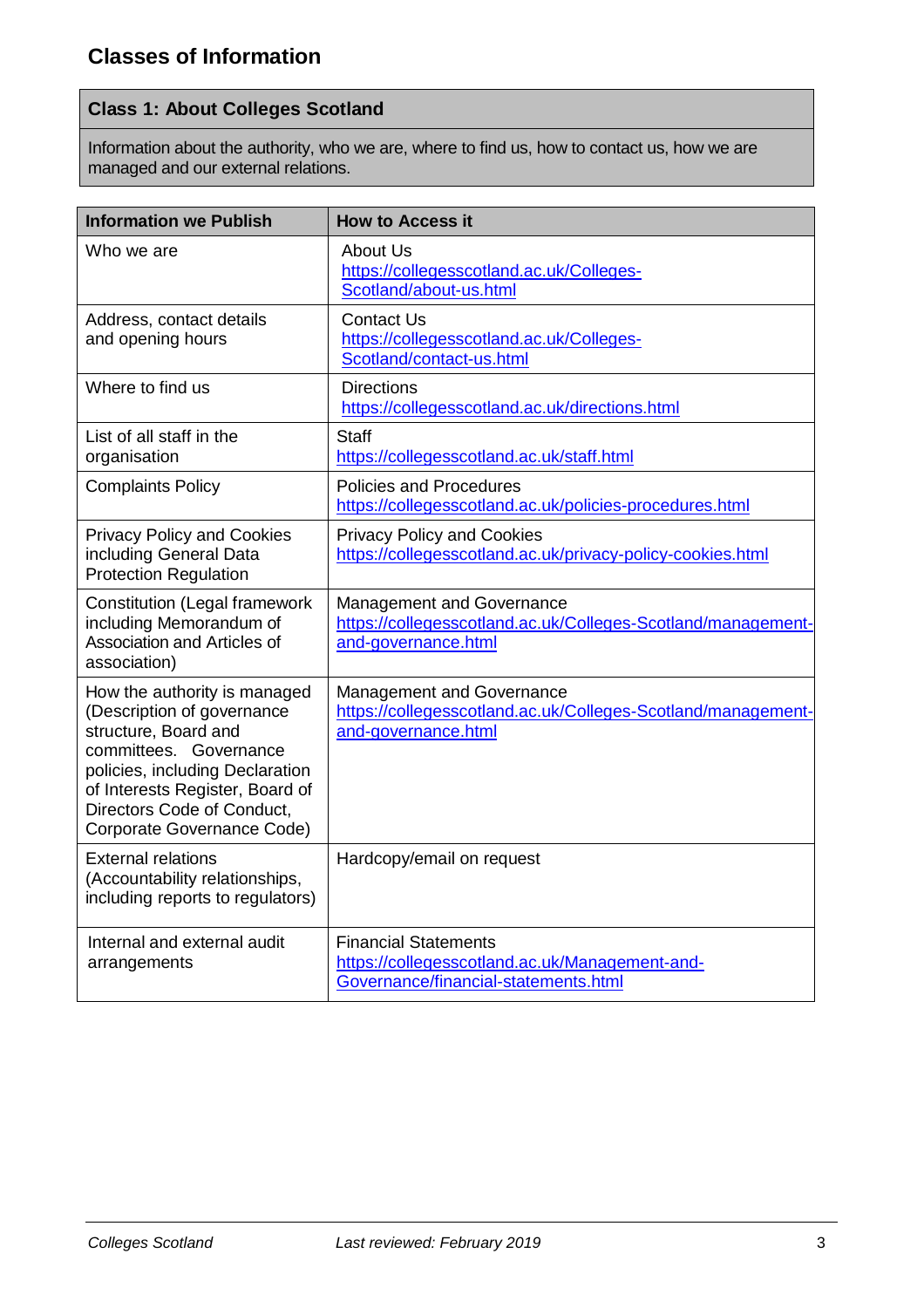## **Class 2: How Colleges Scotland Deliver our Functions and Services**

Information about our work, our strategies and policies for delivering our functions and services and information for our service users.

| Information we Publish        | <b>How to Access it</b>                                                        |
|-------------------------------|--------------------------------------------------------------------------------|
| <b>Strategic Plan</b>         | About Us<br>https://collegesscotland.ac.uk/Colleges-<br>Scotland/about-us.html |
| Information for service users | <b>Colleges Scotland website</b><br>https://collegesscotland.ac.uk/            |

### **Class 3: How Colleges Scotland take Decisions and What we have Decided**

Information about the decisions we take, how we make decisions and how we involve others.

| Information we Publish                                                                                                                             | <b>How to Access it</b> |
|----------------------------------------------------------------------------------------------------------------------------------------------------|-------------------------|
| Decisions taken by the organisation:<br>agendas, reports and papers provided<br>for consideration and minutes of Board<br>(or equivalent) meetings | Hardcopy on request     |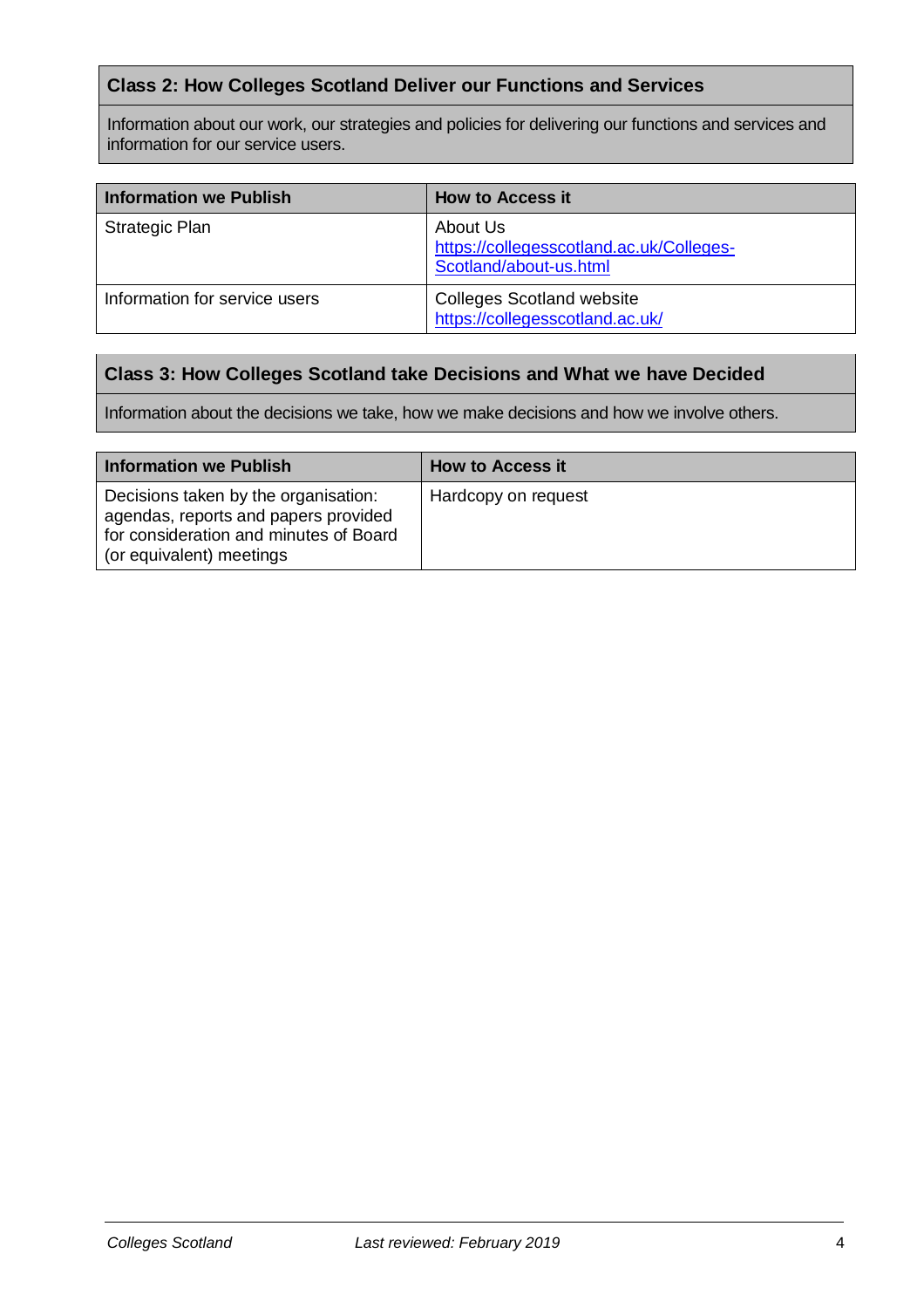## **Class 4: What Colleges Scotland Spends and How we Spend it**

Information about our strategy for, and management of, financial resources (in sufficient detail to explain how we plan to spend public money and what has actually been spent).

| <b>Information we Publish</b>                                                                             | <b>How to Access it</b>                                                                                               |
|-----------------------------------------------------------------------------------------------------------|-----------------------------------------------------------------------------------------------------------------------|
| Financial Statements (Annual accounts)                                                                    | <b>Financial Statements</b><br>https://collegesscotland.ac.uk/Management-and-<br>Governance/financial-statements.html |
| Financial policies and procedures                                                                         | Hardcopy/email on request                                                                                             |
| <b>Budget allocation to Directorates</b>                                                                  | Hardcopy/email on request                                                                                             |
| Expenses policies and procedures                                                                          | Hardcopy/email on request                                                                                             |
| Senior staff/board member<br>expenses at category level e.g.,<br>travel, subsistence and<br>accommodation | Hardcopy/email on request                                                                                             |
| Board member remuneration other than<br>expenses                                                          | $N/A$ – no remunerated positions                                                                                      |
| Pay and grading structure (levels of pay<br>rather than individual salaries)                              | Hardcopy/email on request                                                                                             |
| Investments (summary information)                                                                         | Hardcopy/email on request                                                                                             |

# **Class 5: How Colleges Scotland Manage our Human, Physical and Information Resources**

Information about how we manage our human, physical and information resources.

| <b>Information we Publish</b>                                                                                                                                    | <b>How to Access it</b>                                                                                            |
|------------------------------------------------------------------------------------------------------------------------------------------------------------------|--------------------------------------------------------------------------------------------------------------------|
| <b>Organisation Chart</b>                                                                                                                                        | <b>Staff</b><br>https://collegesscotland.ac.uk/staff.html                                                          |
| Freedom of Information Records Retention<br><b>Disposal Policy</b>                                                                                               | Freedom of Information<br>https://collegesscotland.ac.uk/Management-and-<br>Governance/freedom-of-information.html |
| Human resources policies, procedures and<br>guidelines, including: recruitment,<br>performance management, pensions,<br>discipline, grievance, staff development | Hardcopy/email on request                                                                                          |